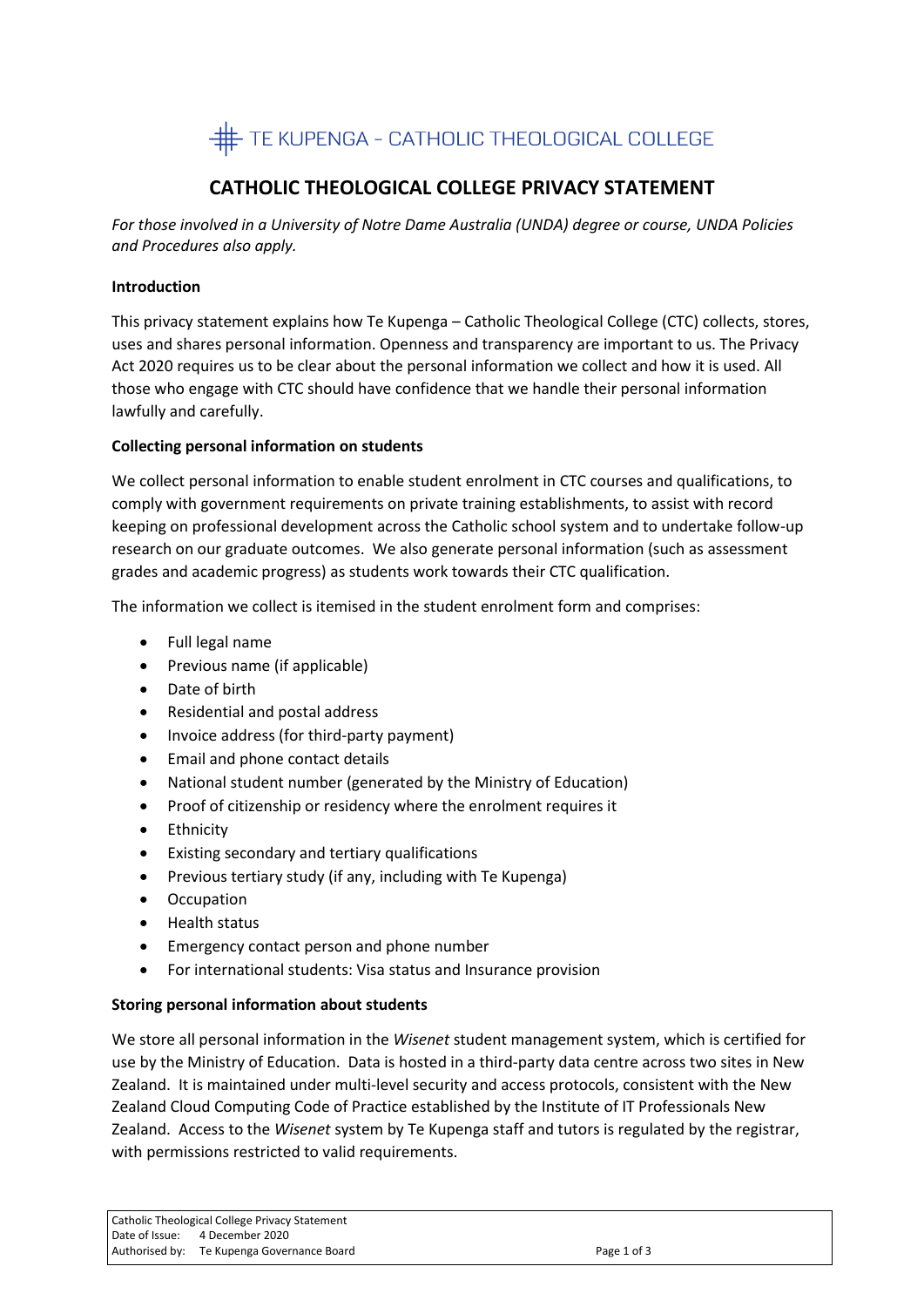For students in University of Notre Dame Australia (UNDA) courses and degrees, information is also stored in the Paradigm database, the UNDA student data system. This allows for oversight by the degree granting body, moderation, and for reporting to TEQSA.

### **Using and sharing personal information about students**

We use the information we gather to:

- Create and update student records
- Contact students for course administration, quality assurance and teaching purposes
- Verify course and qualification completions
- Determine eligibility for fees-free study
- Prepare and send out invoices
- Contact employers to verify that intended graduate outcomes have been demonstrated in the workplace
- Invite graduates to remain connected with Te Kupenga as alumni
- Calibrate the records held in each Catholic diocese of professional development activity by religious education teachers in Catholic schools.

We draw upon personal student information to meet information sharing and reporting requirements to the Ministry of Education, New Zealand Qualifications Authority, the Tertiary Education Commission and the Ministry of Social Development (in relation to student loans and allowances)

We may also be required to release information for other purposes to government agencies such as the Police, Immigration New Zealand, Ministry of Justice, Ministry of Social Development and the Accident Compensation Corporation.

## **Accessing and correcting personal information**

Any student may request access to their student record held by CTC and may require us to correct any error in the information we hold. CTC updates personal information about current students as required.

## **Records required by legislation**

CTC will retain records of student enrolments and academic records as per the New Zealand Qualifications Authority requirements (PTE enrolment and academic records rules 2012).

### **Questions and complaints**

Any questions or complaints about the privacy of personal information held by CTC should be sent in the first instance to the Director of the Nathanial Centre, John Kleinsman, who is Te Kupenga's Privacy Officer. The email address to use is *jkleinsman@nathaniel.org.nz* or phone 04 499 2251.

The Privacy Officer will work through four steps:

- Contain the breach and make a first assessment
- Evaluate the breach, in consultation with the Dean of CTC
- Notify affected people if necessary
- Prevent the breach from happening again

Complaints are also able to be raised with the New Zealand Office of the Privacy Commissioner (privacy.org.nz).